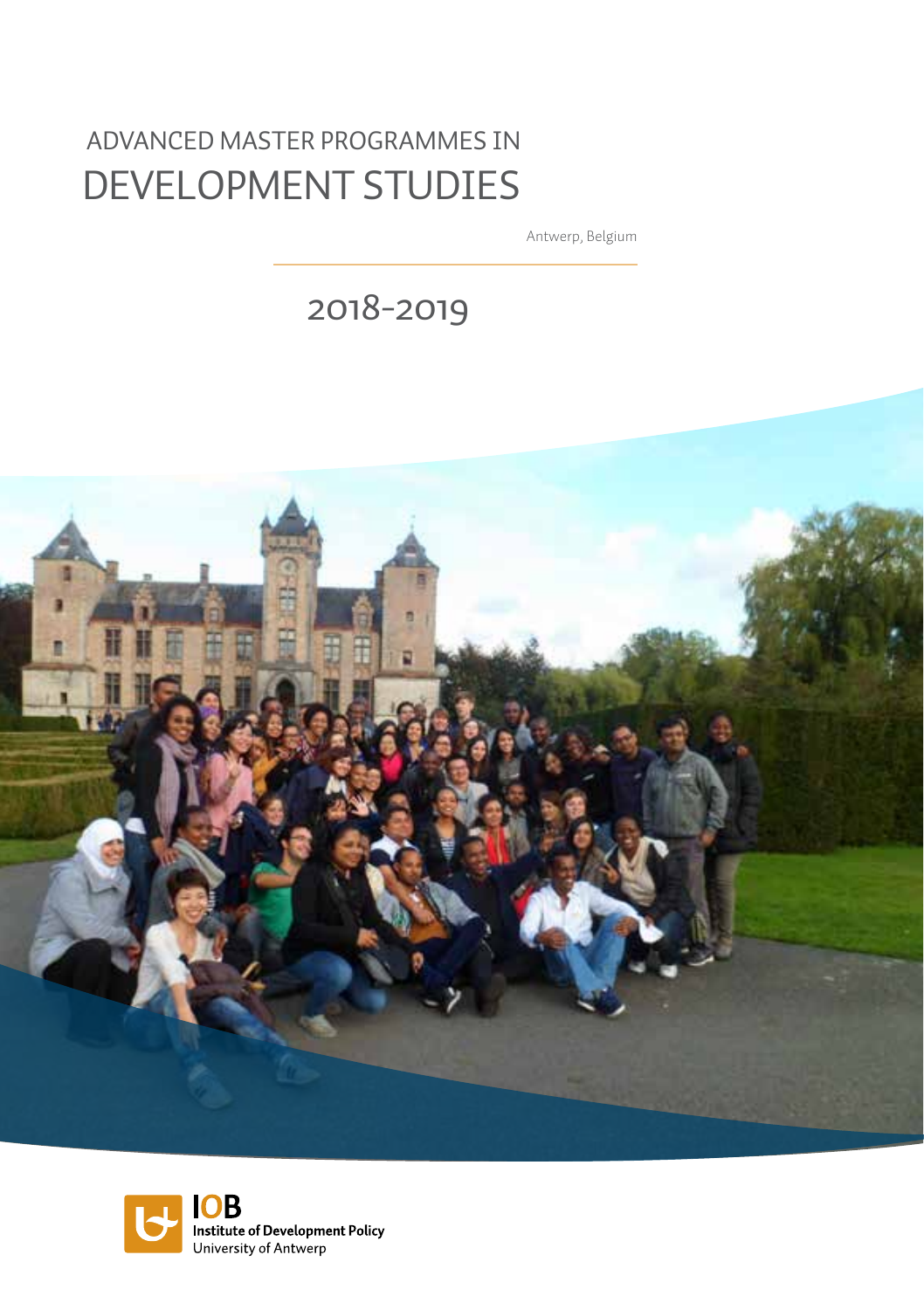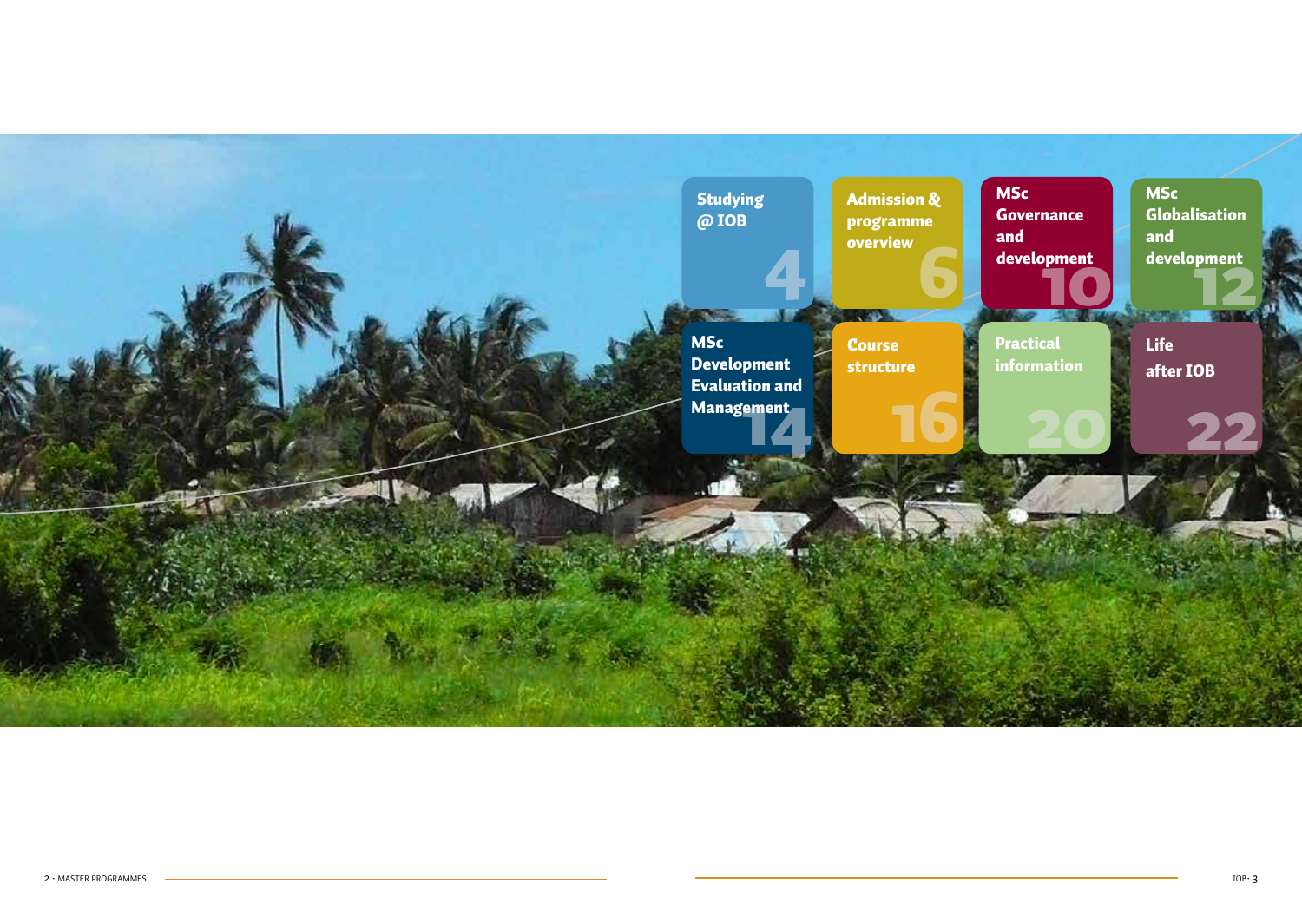# **STudying at IOB**



**I** CB (Institute of Development Policy) is a<br> **multidisciplinary academic institute**. We are **T** OB (Institute of Development Policy) is a part of the University of Antwerp and located in the city center. We have a longstanding and solid experience in organising high quality educational programmes in development studies.

IOB offers **three Master of Science programmes**  each with a high degree of specialisation and a distinct focus:

- **1. MSc in Globalisation and Development**
- **2. MSc in Governance and Development**
- **3. MSc in Development Evaluation and Management.**

*Our vision is one of a just and sustainable world. As an institute of development studies, we strive to help build such a world through multidisciplinary academic research, education, partnerships and political engagement.*

Each of the three programmes takes **12 months**  to complete, starting and ending mid-September. Successful completion of the programme leads to the awarding of a Master of Science degree. Our Master programmes are organised in English, but special facilities are offered to students from other linguistic backgrounds.

IOB is **international and multicultural**. Each year we welcome about 70 Master students of approximately 30 different nationalities from diverse academic and professional backgrounds. Most of our students come from the global south, have professional experience in development and are seeking exposure to new ideas and methodologies in development policy. Students from the global north interested in the challenge of development and/or aspiring a career in international development organisations are equally welcome. Such a mixed classroom provides for a unique learning environment.

IOB is **development policy-oriented**. Our research and education combines the latest social scientific insights with relevance to the development challenge. Our staff members also frequently engage in policy advisory work with development actors such as the Belgian Directorate General for Development Cooperation, Belgian Technical Cooperation, the European Commission, the World Bank, the United Nations, as well as for countless nongovernment organisations. The insights provided by policy oriented research constitute an important source of inspiration for the teaching programmes.

### *IOB heralds the principles of equality, transparency, open and honest communication, pluralism, tolerance and mutual respect.*

IOB is **student-oriented**. The institute focuses on student-centred learning, and its approach involves a broad variety of teaching methods. Students are expected to learn from each other's experiences, as well as from their exposure to living and studying in the North. We also offer the possibility to some students to do a research internship with our partner universities (Nicaragua,Tanzania) and conduct field work in the South.

IOB is **a development actor** in its own right. IOB participates in various inter-university partnerships with institutes in the South, including the Universidad Centro-Americana (Managua, Nicaragua), the University of Cuenca (Ecuador), the University of Bukavu (DR Congo), the University of Western Cape (South Africa), the Mbarara University of Science and Technology - MUST (Uganda), the Ugandan Cristian University (UCU), the Université du Burundi and the Mzumbe University (Tanzania).

### **Why study in Antwerp?**

Antwerp is located at the heart of Europe, near Brussels where the European institutions reside and major development actors have representations. Antwerp is also Belgium's historical connection to other continents, being a world harbour. It is also a pleasant city, full of old charm and modern convenience. The city boasts many excellent museums and historical monuments, as well as a fast-paced nightlife, fine shopping districts, and a booming commercial centre. Getting around in public transport is easy and cheap. The University's City Campus offers a broad range of facilities, including a student restaurant, a sports centre and computer rooms with internet access. The library of humanities and social sciences, which houses the IOB collection on development studies, is also located on the City Campus. Holding about 1.3 million volumes and providing access to numerous databases and electronic resources, it is an excellent starting point for any research project.

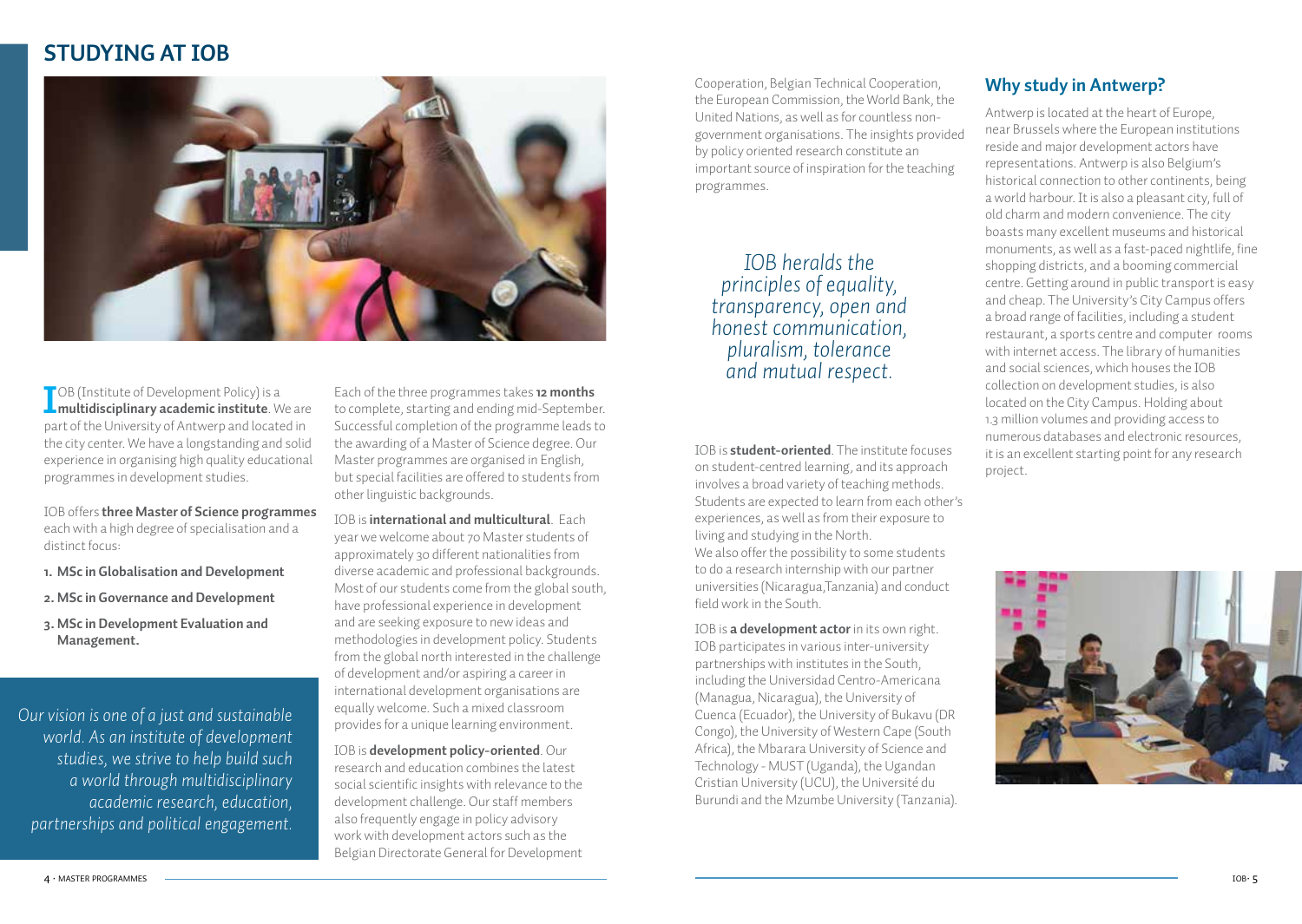# **Admission requirements**



### **Admission requirements**

### You are eligible to apply provided you:

nhold a Master degree or five years bachelor degree in development studies or a related discipline\* and obtained good study results. Applicants with a 4-year Bachelor need to demonstrate equivalence to a Master degree by highlighting the research-oriented character of their bachelor's curriculum or equivalent competencies acquired later-on. Holders of a University degree under the European Bologna system must hold a Master degree;

 have a good command of English, certified by an official language test: TOEFL (minimum score of 550 for the paper-based test or 79 for the internet-based test) or IELTS (minimum overall score of 6.5 and a minimum score of 6.0 on each component). Certain applicants are exempted from submitting an official language test – see language requirements;

show a proven interest in development issues (for ex. relevant professional experience, internship, field research, volunteering experience);

submit a complete and timely application: see application procedure on the website.

VLIR-UOS scholarship applicants need to meet additional requirements: see VLIR-UOS scholarship on the website.

*\* see website for more detailed information: www.uantwerpen.be/development-studies*

### **Language requirements**

#### Our programmes are taught in English so applicants need to be proficient in English.

**If English is not your language of instruction at University level: a language test certificate is** required.

**If English is your language of instruction at University level but you are originating from** Rwanda, the French-speaking part of Cameroon or from an Asian country except for India and the Philippines: a language test certificate is required. In case of unavailability of this test or in case of inability to take the test, you can be admitted to the Master programme provided you attend the intensive English language course (see below).

 You are exempted from submitting a language test certificate if you are originating from one of the following countries: Australia, Botswana, Can-ada, Cameroon (English-speaking region), Eritrea, Ethiopia, Gambia, Gha-na, India, Ireland, Jamaica, Kenya, Liberia, Malawi, Namibia, New Zealand, Nigeria, Philippines, South Africa, Tanzania, Uganda, UK, USA, Zambia and Zimbabwe.

### **Intensive language course**

The intensive two-week English language course is organised prior to the start of the Master programme. In addition to bringing the student's English competency up to the required level, this course also offers an introduction to international development literature and practice.

This language course is accessible for students from other language back-grounds who do not meet the English language admission criteria for direct admission, i.e. students with paper-based TOEFL scores between 500 and 550 (or internet-based TOEFL scores between 61 and 79) or IELTS scores between 5.5 and 6.0. The course can be attended on a voluntarily basis if permission is granted by the IOB.

Although the course is offered free of charge by the Institute, students should note that only VLIR-UOS scholars will receive an allowance during this period.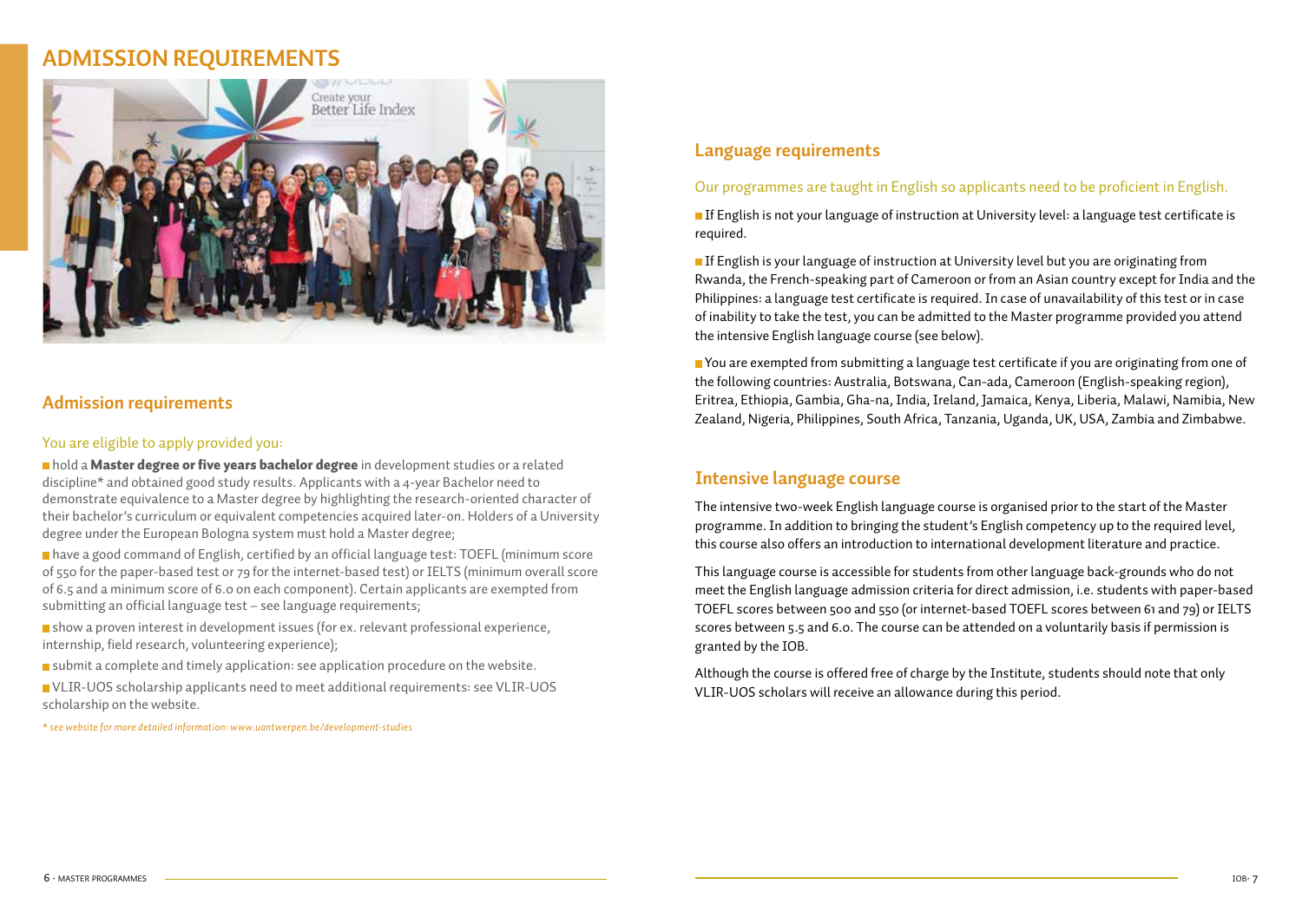## **Programme overview**



### **Programme structure**

Each of the three Master programmes has a similar structure, consisting of **four modules**.

The first Module provides an overview of **theories of development** and gives students up-todate knowledge of **research methods** and techniques, both general and programme-specific. At IOB we want to cultivate mixed methods approaches to research. This supposes that incoming students have active knowledge of (the basics of) quantitative and qualitative research methods or are willing to refresh this knowledge before starting the Master program.

In Modules II and III, **research-driven** interactive education is offered. In Module IV, each student conducts an *individual development research project* under the guidance of a supervisor. The topics covered relate to the thematic focus of Modules II and III. A limited number of students receive **IOB travel grants** in order to conduct fieldwork for their research projects. The dissertation is the subject of a public presentation and defence.

Exposure to the field: In module I there is a possibility to do a research internship with one of IOB's partners in Tanzania and Nicaragua. During the dissertation students can go abroad for field work. For both types of mobilities a limited number of IOB travel grants is available.



### **Focus of our master programmes**

| <b>GOVERNANCE AND</b><br><b>DEVELOPMENT</b>                          | <b>GLOBALISATION AND</b><br><b>DEVELOPMENT</b>      | <b>DEVELOPMENT</b><br><b>EVALUATION AND</b><br><b>MANAGEMENT</b>                               |
|----------------------------------------------------------------------|-----------------------------------------------------|------------------------------------------------------------------------------------------------|
| Interest in governance                                               | Interest in economic and financial<br>globalisation | Interest in the role of external<br>actors in development                                      |
| Political economy of governance                                      | Mobility and migration                              | Analysing the institutional context<br>in which development interventi-<br>ons take place      |
| State formation, law and public<br>policies                          | Value chains                                        | Monitoring and Evaluation                                                                      |
| Conflict, peace and state building<br>local or governance challenges | Climate change & Environmental<br><i>crises</i>     | Design, implementation and<br>evaluation of local/(inter)national<br>development interventions |

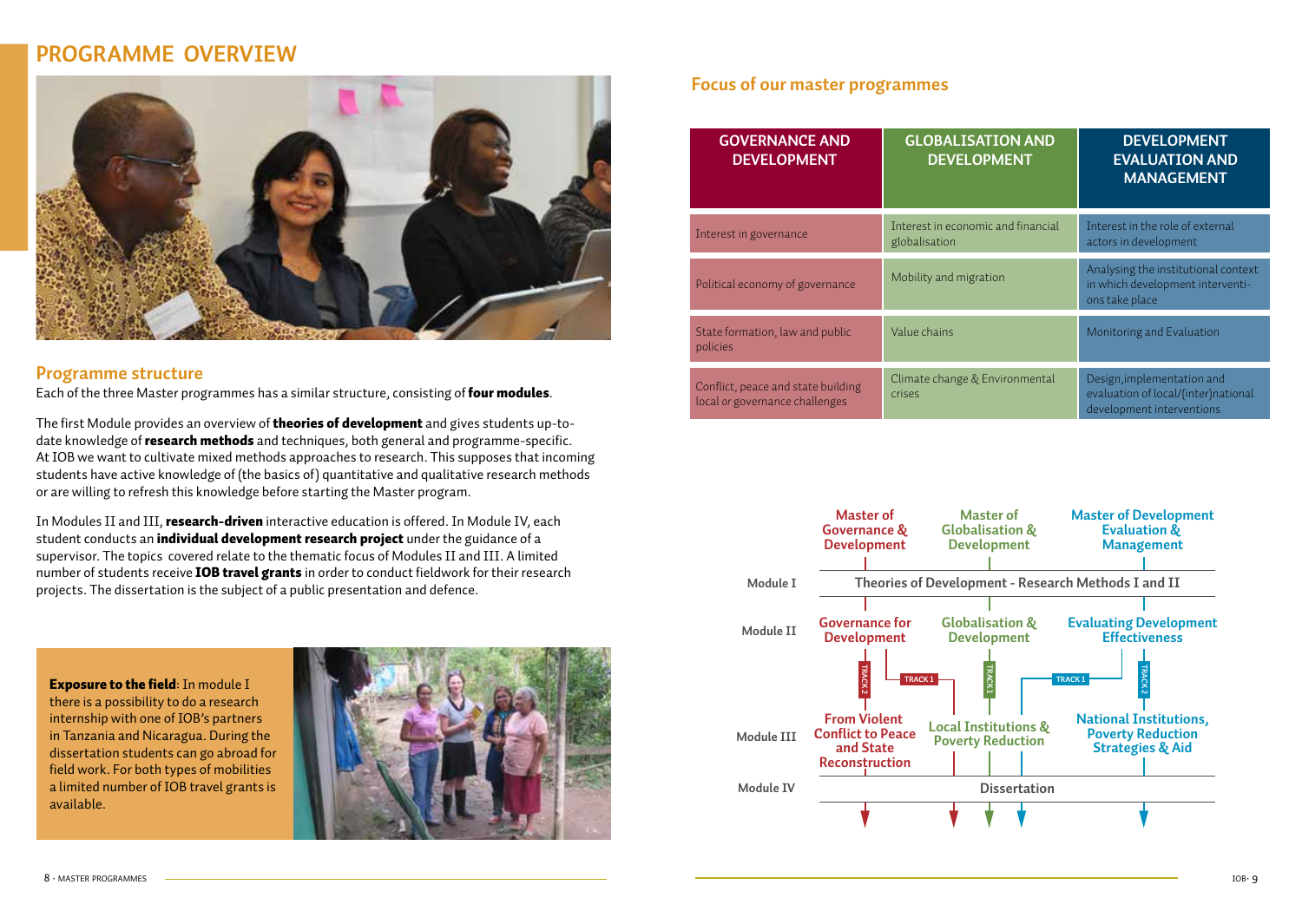# **MSc in Governance and development**



### Programme Content

The future of sustainable development is critically related to the promotion of better governance at the local, national, regional and international levels. Both a cause and a consequence of governance failures, violent conflict is incompatible with sustainable development. Processes of state formation, state failure and state reconstruction play a central role in this nexus between development, governance and conflict.

The programme analyses governance problems and possible responses, with due consideration of the specific historical pathways of individual countries, as well as the interaction between dynamics at the national/state level and the local/ society level. It also addresses the impact of global developments.

Most of our students are engaged (or aspire to become engaged) in development, whether professionally or as researchers. The objective of the Master programme is to provide these students with multidisciplinary theoretical

and practical insights that will improve their capacity to analyse governance challenges at different levels, in addition to improving the way in which they relate to processes of violent conflict and development.

Graduates will understand and be able to analyse the governance problems confronting developing countries today, from the local to the global level. Theoretical insights, policy strategies, best practices and failures are explored in order to allow graduates to apply this knowledge in their future professional environments.

The Master programme in Governance and Development offers two tracks, each with specific objectives, courses and target audiences. The first track explores issues of governance and development against the background of violent conflict and the challenge of post-conflict state reconstruction. The second track addresses governance and development challenges from the perspective of local institutions and poverty reduction.

### Track 1: Local institutions and poverty reduction

The track 'Local institutions and poverty reduction' focuses on the interaction between transnational, national and local actors in governance processes.

The partial autonomy of local decision-making levels is an integral part of countries that are characterised by weak or fragile national-level state structures. It therefore requires careful scrutiny in the conceptualisation and assessment of development initiatives.

Decentralisation has also become an important part of the agenda for governance reform and democratisation in many countries. For this reason, it is hardly possible to discuss issues of public-service provision and property rights without due consideration for local-level institutions and political dynamics. Special attention is also paid to the local political economy of poverty and development.

The track is intended for participants who are professionally active or interested in research on the interface between the transnational, national and local level and/or between state and nonstate development actors.

Students should have work experience, academic interest and/or aspire to a career in the public action domain, whether within government institutions (including public research institutions), donor agencies (including international NGOs, bilateral and multilateral donors) or civil society (including research institutes, universities).

### TRACK 2: FROM VIOLENT CONFLICT TO peace and state reconstruction

The track 'From violent conflict to peace and state reconstruction' focuses on the actors and factors involved in the governance dimensions of development within the contexts of conflictprone environments and states that are facing a multitude of reconstruction challenges following violent conflict.

The track offers theoretical and contextualised insight into the political economy of governance and development, focusing on the state as a central actor in the development process of a nation.

The track also explores critical dimensions, drivers and dynamics of violent conflict, processes of peace and conflict resolution and post-conflict state reconstruction. It adopts a thematic perspective, supplemented by in-depth case studies drawn mainly from Sub-Saharan Africa.

Students receive analytical and policy-oriented tools for carrying out knowledge-based interventions, particularly in environments affected by conflict.

This track is intended for participants with a variety of disciplinary backgrounds who are professionally active or aspire to careers in conflict-prone environments or post-conflict situations or who are interested in policy-oriented research on these topics.

Participants should have work experience or academic interest in the public action domain, whether within government institutions (including public research institutions), donor agencies (including international non-governmental organisations, bilateral and multilateral donors) or civil society (including advocacy groups, research institutes and universities).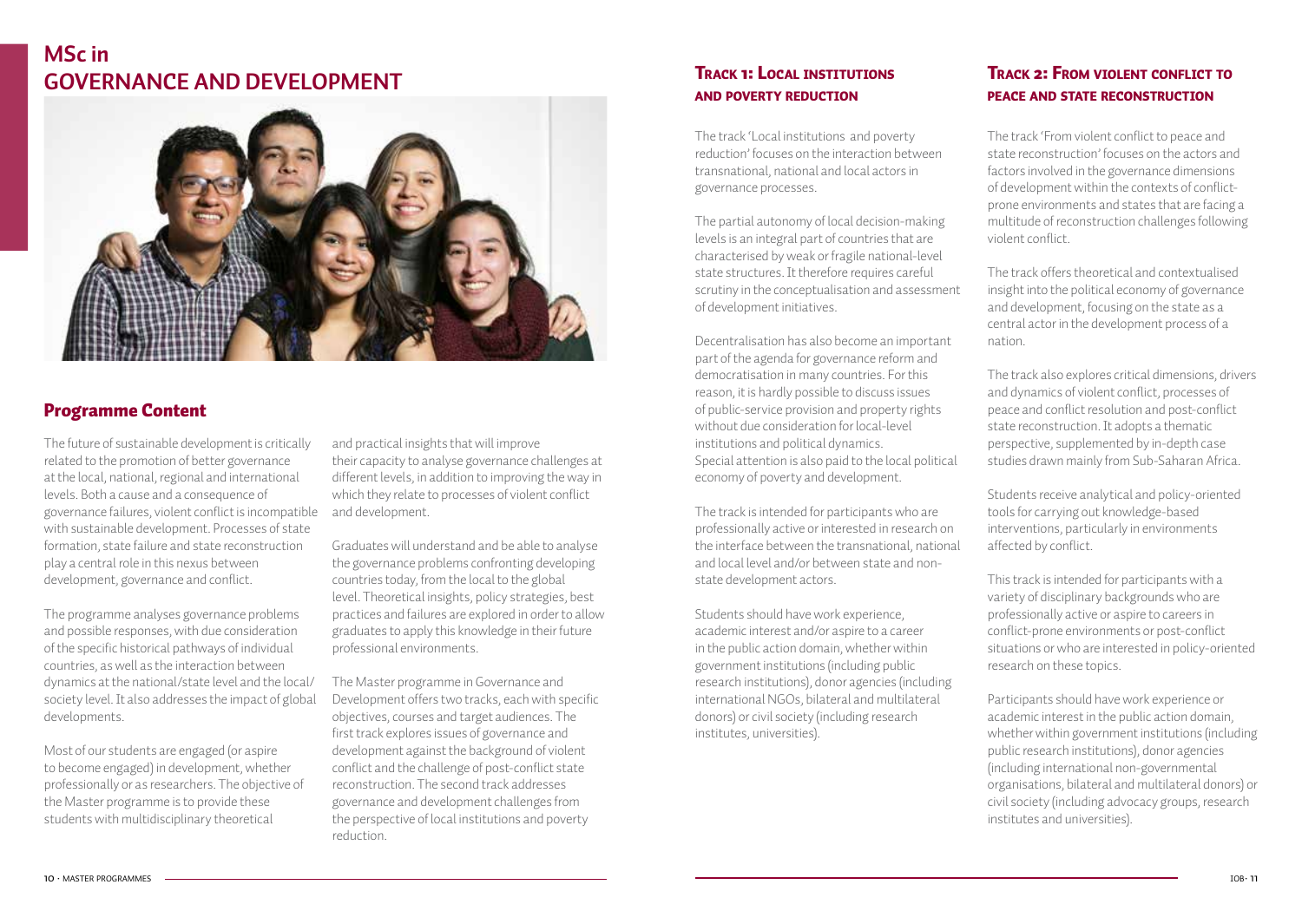# **MSc in globalisation and development**



### Programme Content

The Master in Globalisation and Development approaches development as the outcome of intensifying global-to-local-to-global interactions. It introduces a multi-disciplinary perspective to analyse opportunities and threats to poverty alleviation and environmental sustainability associated with these interactions in low and middle- income countries at both the national and local levels.

Most of our students are engaged (or aspire to become engaged) in interventions, (social) businesse s, policy or advocacy that promote inclusive and sustainable development , whether as professionals or as researchers.

Applicants to this Master must show a keen interest in challenges for poverty reduction and sustainability related to economic and financial globalisation, mobility and migration, value chains and/or climate change and environmental crises.

The objective of the Master programme is to provide these students with a solid understanding of the current global development context in all of its dimensions (worldwide markets for goods and services, capital and labour/migration, the planetary challenge of sustainable development in this era of environmental crisis/climate change). It offers insight and tools with which to analyse and improve the impact of the global context on local development and poverty alleviation in the global South and vice versa. As such due consideration is given to the complexity of local– global interactions in the multifaceted arenas of globalisation.

Successful students will be able to identify the opportunities of the evolving global context, in addition to assessing and remedying the risks and threats associated with the globalisation of the sustainable development challenge. They will also be able to identify and assess policy and programme interventions for more effective and adequate local, national and global development. Additional skills include the identification and evaluation of development interventions aimed at remedying the adverse effects of global tendencies on sustainable development in general and on the

poorer and weaker groups in society in particular, thereby aiming to strengthen the agency of the latter.

### Track 1: Local institutions and poverty reduction

The Master focuses on the analysis of the interaction between external and domestic actors at the interface of global, national and local arenas and development processes, in order to identify the changing opportunities for and constraints to beneficial institutional change for inclusive, sustainable development and poverty reduction.

In this context, special attention is paid to the way in which these interactions can produce inequality and poverty, as well as how they can promote wellbeing. Each student can focus on one or two policy challenges at the local–global interface and follow a tailormade study trajectory. (e.g. inclusive value chains and/or microfinance; the global financial architecture; international migration; impact of trade policies; access to land; governance of natural resources; the climate change challenge; promotion of gender justice; …)

The programme is intended for participants who have work experience or an interest in pursuing careers in local, regional and/ or national government institutions; at research institutes or universities; in (social or green) businesses, local NGOs, advocacy or entrepreneurial associations; or in international organisations (e.g. with international NGOs, bilateral and multilateral institutions) or multinational corporations.

Candidates are actively involved in development or poverty-reduction initiatives, in micro-level or meso-level projects and programmes and/or in macro-level policy makers. Professionally, the candidates hold middle or upper management or policy (or policy research) positions; ideally, these also entail at least some experience at the interface between different policy levels (e.g. international to local, national to international) or between different arenas (e.g. civil society – government, government – international forums and institutions, INGOs – national NGO).

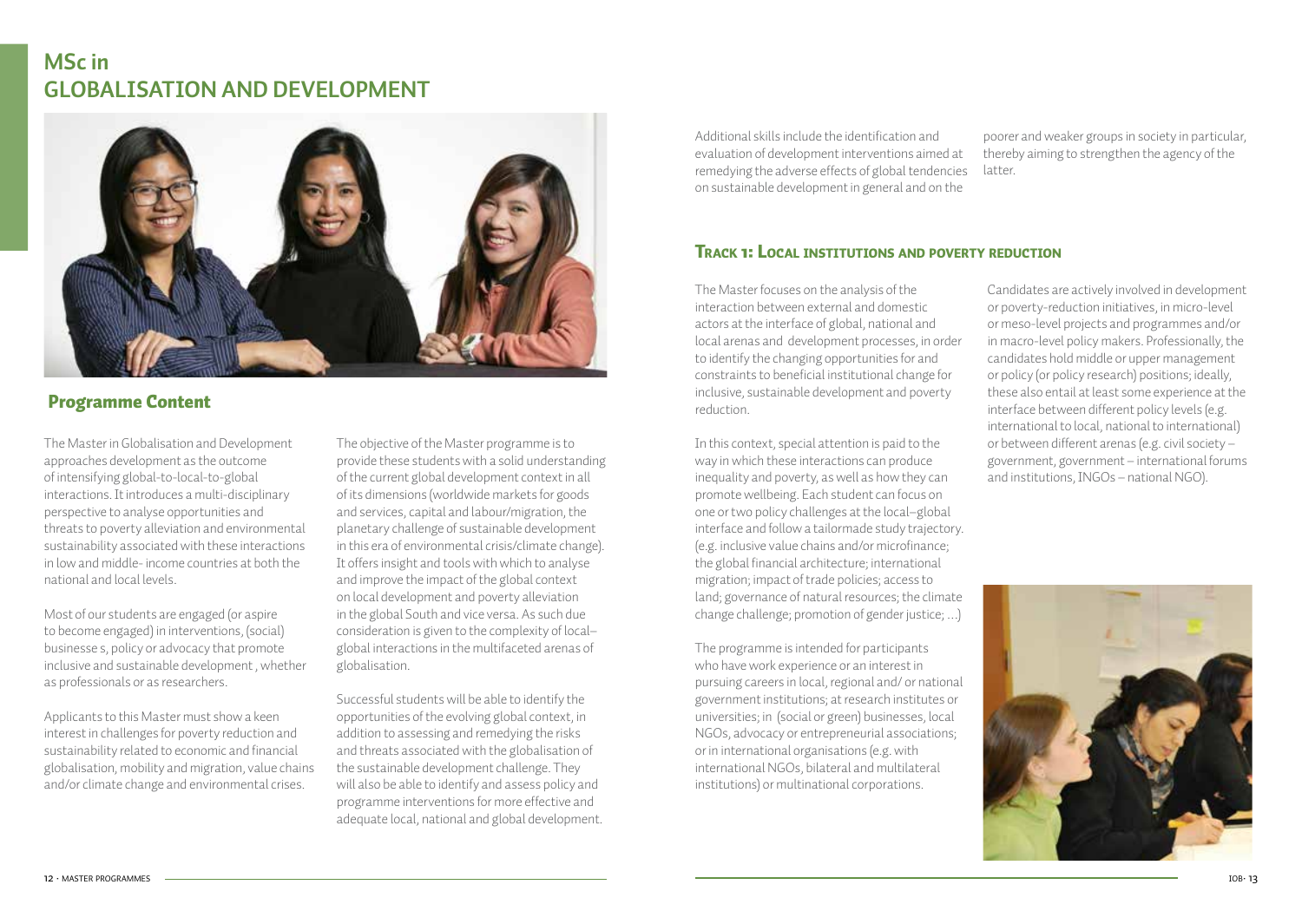# **MSc in Development Evaluation and Management**



### Programme Content

The Master in Development Evaluation and Management focuses on the efforts made, particularly by external (public and private) actors, to promote development. It provides a solid understanding of the past and present aid policies of multilateral and bilateral donors, also addressing the major aid modalities and instruments deployed. The institutional characteristics of the actors involved – be they governments, community-based organisations, international NGOs, bilateral or multilateral donors – are analysed in order to attain a better understanding of development processes and outcomes. The main theoretical perspective is that development is best understood as a set of interlocking collective action problems. The Master programme offers methodological and practical insights into development evaluation, its relevance and challenges.

Applicants to this Master should show a keen interest in studying and analyzing the institutional context in which development interventions take place, in Monitoring and Evaluation (M&E) and the design, implementation and evaluation

of local and (inter) national development interventions as well as the role of external actors in development.

Most of our students are engaged (or aspire to become engaged) in development (cooperation), as professionals and/or researchers. The Master programme will improve the capacity of these students to assess the strengths and weaknesses of the prevailing development paradigms and the envisaged role of aid and external actors in promoting change. Students learn to appreciate the importance of different institutional arenas, as well as how they work and interact. They will become familiar with multidisciplinary analytical tools that will improve their capacity to analyse interactions and enhance the conceptualisation, implementation, monitoring and evaluation of development policies and programmes.

The Master programme offers two tracks, each with specific objectives and course packages that are intended for a specific audience. The first track is focused primarily on the macro (international and national) level, while the second focuses mainly on the micro (local) level.

### Track 1: Local institutions and poverty reduction

The track in 'Local institutions and poverty reduction' conceptualises socio-political and economic development as the outcome of interactions between a conditioning institutional environment and the agency of local, national and international actors, including multilateral and bilateral, governmental and non-governmental aid actors.

Special attention is paid to the importance of micro-level institutions and processes, as well as to how they condition the effectiveness of development efforts in improving livelihoods and neutralising processes of social exclusion. The detailed exploration of how local contexts transform processes involving the planning, implementation, monitoring and evaluation of development interventions is of crucial importance to recognising opportunities for resolving the poverty conundrum.

This track is intended for participants who have work experience or who aspire to a career in civil society in the South (e.g. at research institutes or universities, or with local NGOs or entrepreneurial associations), donor agencies (including international NGOs, bilateral and multilateral donors) and government institutions.

Candidates should be involved in development interventions or poverty reduction initiatives in micro-level or meso- level projects and programmes. Professionally, candidates are middle-managers with policy and/or managerial responsibilities at the interface between different policy levels (e.g. local to national, national to international) or between different arenas (e.g. civil government-donors, INGO-national NGO).society- government, government-donors, INGOnational NGO).

### Track 2: National Institutions, **POVERTY REDUCTION STRATEGIES AND AID**

The track in 'National institutions, poverty reduction strategies and aid' focuses on the analysis of the interaction between national institutions, local politics and external actors. The basic question addressed concerns why development interventions are sometimes successful but more often fail. This leads to more operational questions such as: Which lessons have been learned from the study of past failures and successes, and how convincing are current prescriptions and paradigms for development policy?

The programme teaches students to use appropriate analytical frameworks and to apply relevant scientific methods in evaluating results and drawing policy conclusions. It introduces students to various kinds of evaluation, based on quantitative as well as qualitative techniques.

This track is intended for participants who have work experience or who aspire to a career in government institutions (including public research institutions), donor agencies (including international NGOs, bilateral and multilateral donors), civil society (including research institutes, universities).

Candidates work in the field of development intervention or poverty reduction initiatives, and they are oriented towards macro-level policy. Professionally, they are middle managers with policy responsibilities and/or responsibility for managing the interface between different policy levels (e.g. national to international, national to local) or between different arenas (e.g.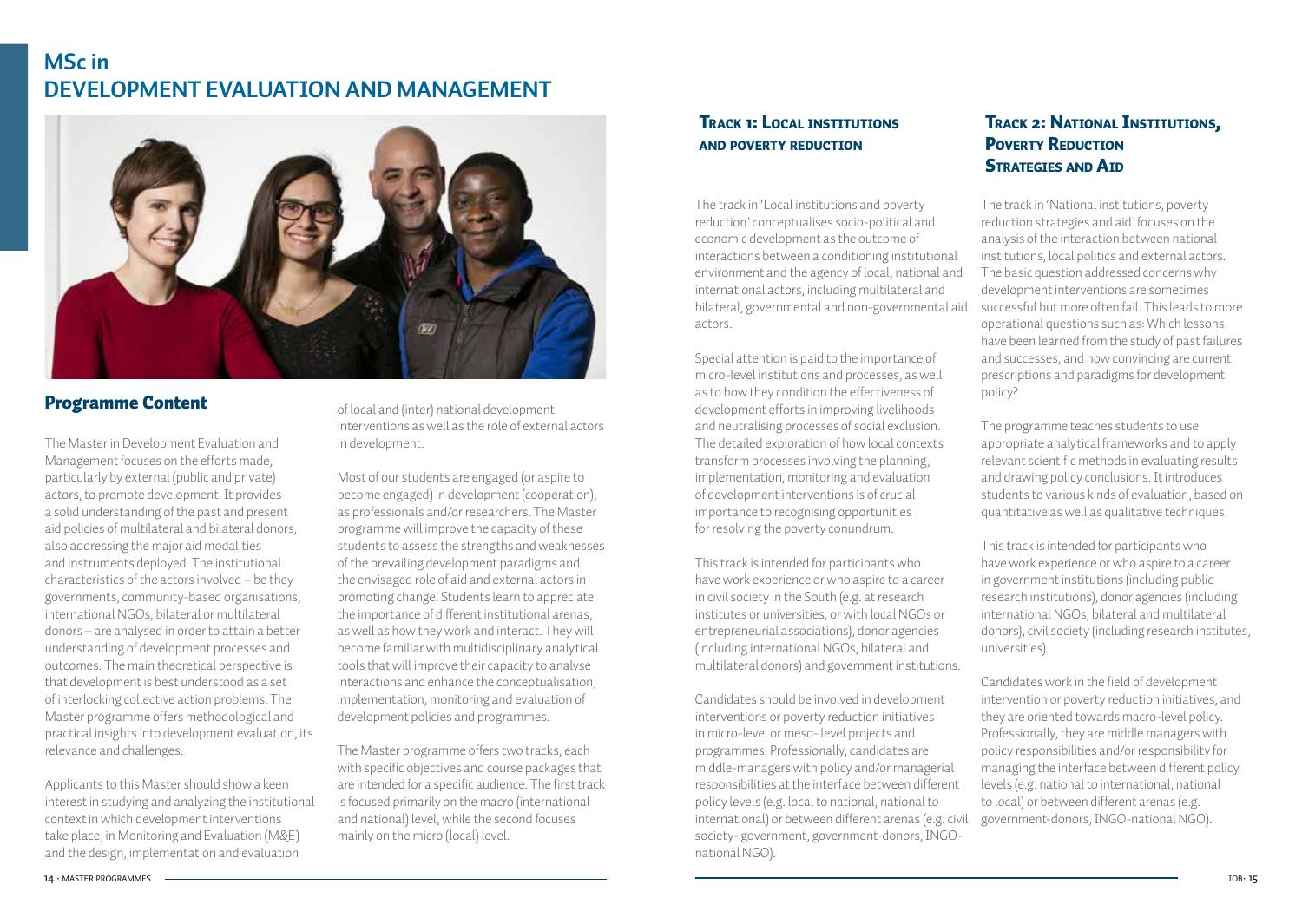# **course structure**





### **Module I**

(for all three Master programmes)

| Course                                                                                                                                               | <b>Credits</b> | Period      |
|------------------------------------------------------------------------------------------------------------------------------------------------------|----------------|-------------|
| Theories of development<br>• Unit 1: Economic and institutional development<br>• Unit 2: Politics of development<br>• Unit 3: Poverty and inequality | 8 ECTS         | $Sep - Jan$ |
| Research methods I<br>• Unit 1: Research in a development context                                                                                    | 4 ECTS         | Sep – Jan   |

• Unit 2: Design and methodology in development research

| <b>Research methods II</b> (choose up to 3 units)<br>Quantitative Units                         | 6 ECTS | $Sep - Jan$ |
|-------------------------------------------------------------------------------------------------|--------|-------------|
| • Unit 1: Working with data                                                                     |        |             |
| • Unit 2: Regression analysis and inference                                                     |        |             |
| Qualitative Units                                                                               |        |             |
| • Unit 3: People as informants: collecting qualitative data                                     |        |             |
| • Unit 4: Participatory research and development methods                                        |        |             |
| • Unit 5: Multi-actor processes in development: negotiation,<br>collaboration and mediation     |        |             |
| • Unit 6: Analysing text and discourse in development                                           |        |             |
| • Unit 7: Qualitative data analysis                                                             |        |             |
| • Unit 8: Mobility window (research stay) at UCA (Nicaragua) or<br>Mzumbe University (Tanzania) |        |             |
|                                                                                                 |        |             |

# **Module II**

#### **MSc in Globalisation and Development**

| <b>Globalisation and development</b>                              | <b>Credits</b> | Period    |
|-------------------------------------------------------------------|----------------|-----------|
| Unit 1: Globalisation: the basic issues                           | 12 ECTS        | Jan – Mar |
| Unit 2: Sub-units on various topics: (choose 3 out of 4 subunits) |                |           |
| Trade policy: poverty impact and policy implications              |                |           |
| Financial globalisation and the poor<br>×.                        |                |           |
| Global value chain<br>÷                                           |                |           |
| Global environment-development nexus<br>×.                        |                |           |
| Unit 3: End-of-module paper                                       |                |           |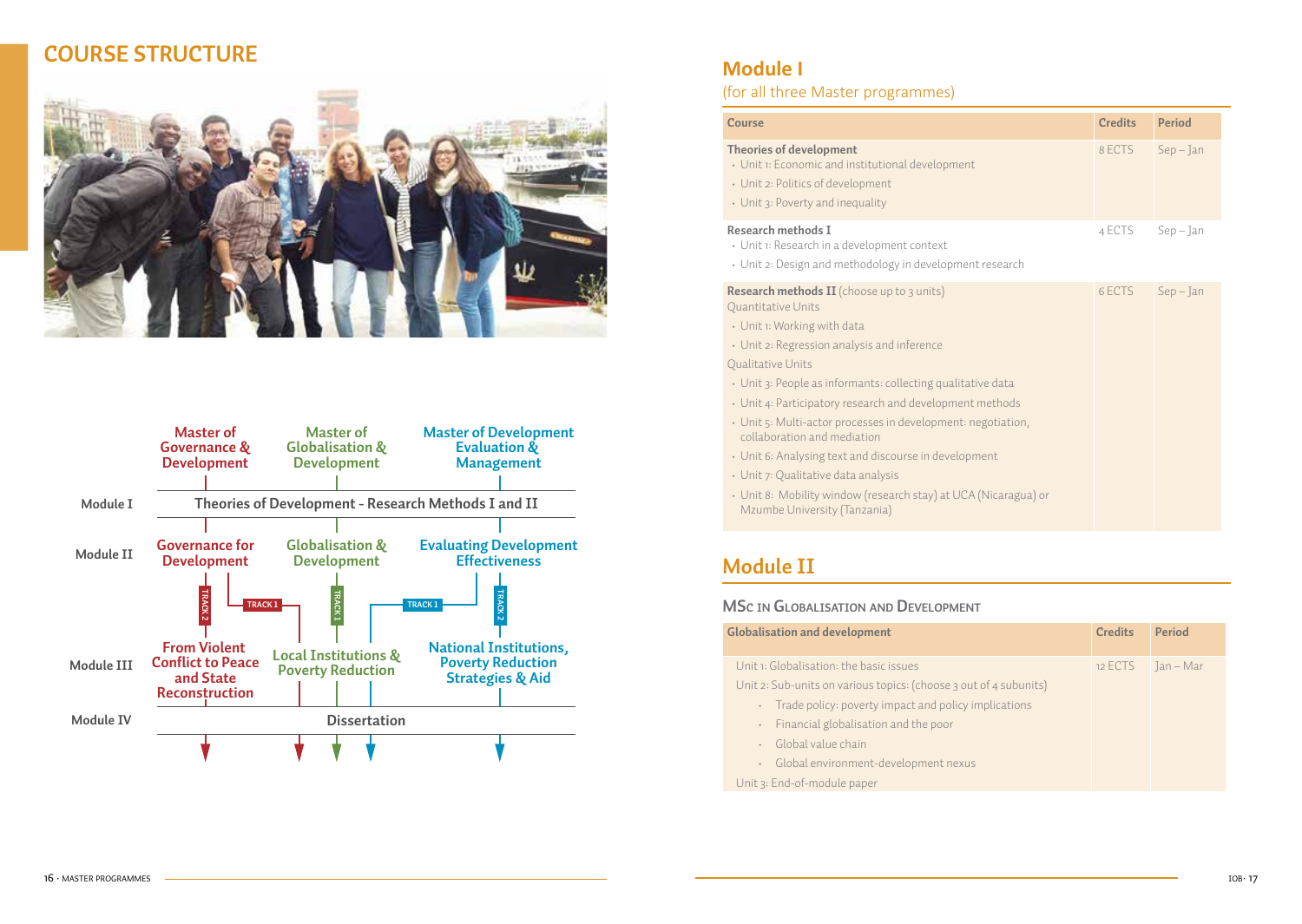### **MSc in Governance and Development**

| Governance for development                                  | <b>Credits</b> | Period      |
|-------------------------------------------------------------|----------------|-------------|
| Unit 1: The political economy of governance and development | 12 ECTS        | - Jan – Mar |
| Unit 2: The state, governmentality and development          |                |             |
| Unit 3: Law and development                                 |                |             |
| Unit 4: End-of-module paper                                 |                |             |
|                                                             |                |             |

### **MSc in Development Evaluation and Management**

| <b>Evaluating development effectiveness</b>                                                | <b>Credits</b> | Period    |
|--------------------------------------------------------------------------------------------|----------------|-----------|
| Unit 1: Development effectiveness: unpacking the concept                                   | 12 ECTS        | Jan – Mar |
| Unit 2: Development monitoring and evaluation: introducing the<br>landscape and approaches |                |           |
| Unit 3: Selected approaches to development evaluation (choose 2 out of<br>3 subunits):     |                |           |
| • Qualitative development monitoring and evaluation                                        |                |           |
| • Quantitative development evaluation                                                      |                |           |
| · Political (economy) analysis                                                             |                |           |

Unit 4: End-of-module paper

## **Module III**

Choose one out of two tracks. the MSc in Globalisation and Development only offers track 1

### **Track 1** (same for all three Master programmes)

| Local institutions and poverty reduction                      | <b>Credits</b> | Period    |
|---------------------------------------------------------------|----------------|-----------|
| Unit 1: Theory and concepts                                   | 12 ECTS        | Mar - May |
| Unit 2: Introduction to specific topics (choose 2 sub-units): |                |           |
| Access to public services                                     |                |           |
| · Access to natural resources                                 |                |           |
| · Access to markets and value chains                          |                |           |
| · Access to financial services                                |                |           |

| Gender and development: a local institutional perspective |
|-----------------------------------------------------------|
| • Local governance                                        |
| Access to land and security of tenure                     |
| Assessing the impact of trade policies                    |
| · International migration and development                 |
| • Governing labour 'freedom' in the global economy        |
| Unit 3: End-of-module paper                               |

### **Track 2 MSc in Governance and Development**

| From violent conflict to peace and state reconstruction | <b>Credits</b> | Period    |
|---------------------------------------------------------|----------------|-----------|
| Unit 1: Analysis of violent conflict                    | 12 ECTS        | Mar - May |
| Unit 2: Conflict resolution and the peace process       |                |           |
| Unit 3: State building after violent conflict           |                |           |
| Unit 4: End-of-module paper                             |                |           |

### **Track 2 MSc in Development Evaluation and Management**

| National institutions, poverty reduction strategies and aid | <b>Credits</b> | Period    |
|-------------------------------------------------------------|----------------|-----------|
| Unit 1: Economics and politics of aid: an introduction      | 12 ECTS        | Mar - May |
| Unit 2: Monitoring and evaluation                           |                |           |
| Unit 3: Selected topics (choose 1 out of 3)                 |                |           |
| • Governing for development                                 |                |           |
| • Macro-economic and fiscal management of aid               |                |           |
| · Engendering development                                   |                |           |
| Unit 4: End-of-module paper                                 |                |           |

### **Module IV**

| Course              | <b>Credits Period</b> |                   |
|---------------------|-----------------------|-------------------|
| <b>Dissertation</b> |                       | 18 ECTS May - Sep |

A list of teaching staff can be found on our webpage www.uantwerpen.be/development-studies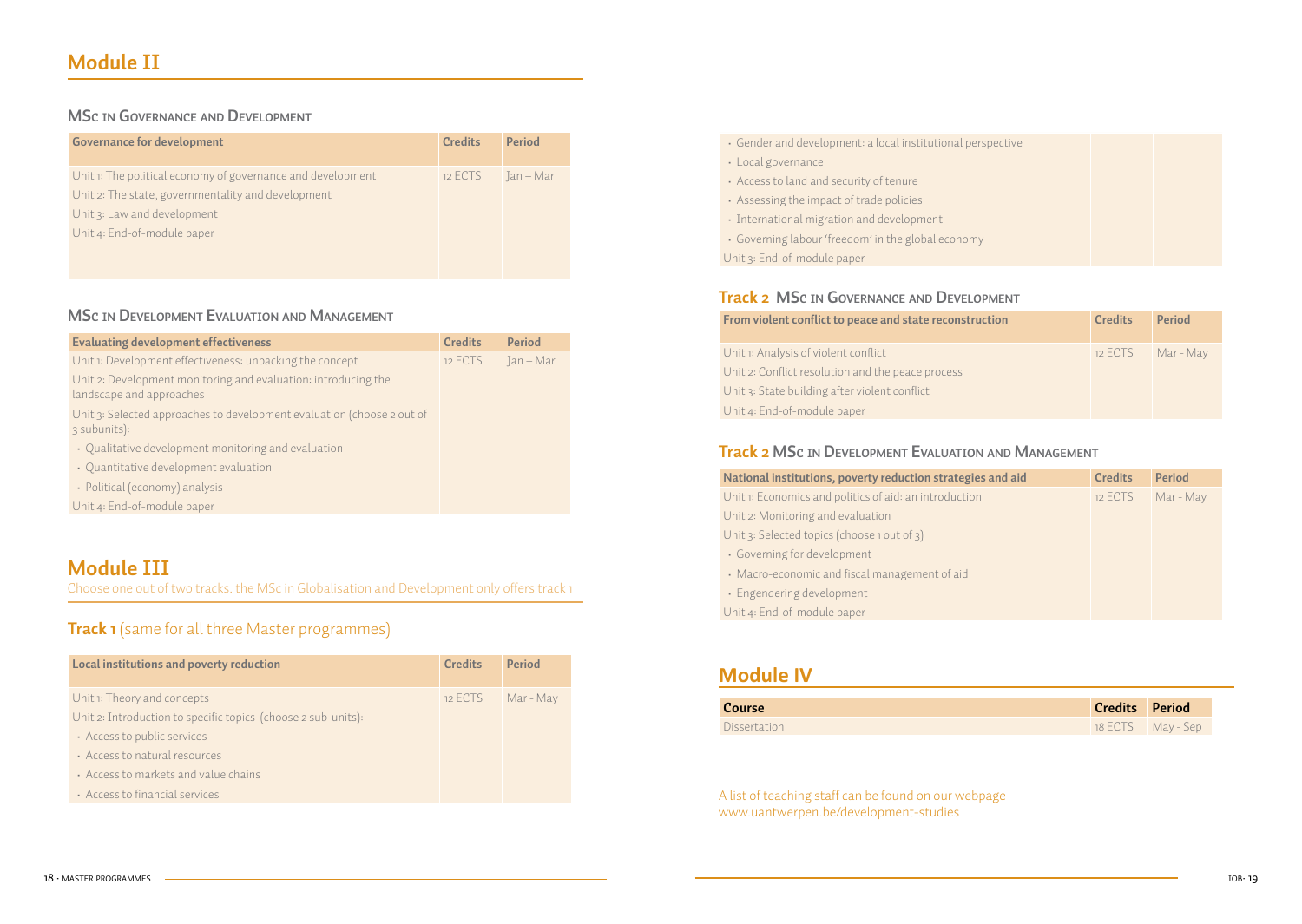### **practical information**

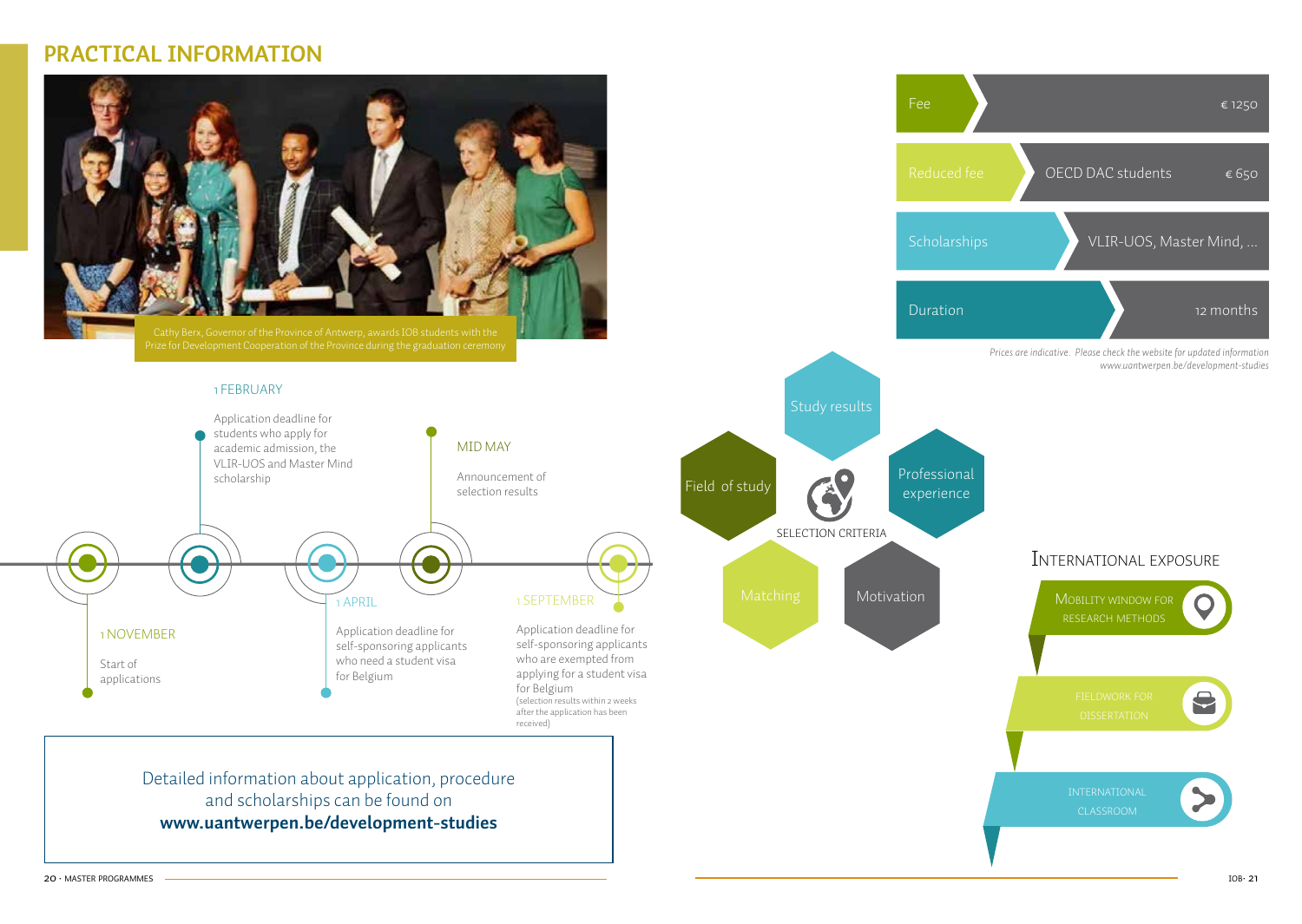

What do IOB alumni think of the IOB educational programmes?

The results are very encouraging: an overwhelming majority of our alumni (92%) are satisfied with the education that they received at IOB. Four out of five alumni would definitely encourage others to study here. Hardly any alumni are dissatisfied or would not recommend IOB.

Of all IOB alumni, 95% feel that their studies at IOB prepared them adequately for their subsequent careers. Most (96%) had (partially) improved themselves jobwise as a result of studying at IOB.

Most IOB graduates work (or continue to work) in the governmental sector (24 %), international organisations (19%), NGOs (13%) and higher education/research institutes (13%).

Some of the most common employers among IOB graduates are within the governmental sector (e.g. Ministry of Finance, Ministry of Planning), parliaments, international/ supranational organisations (e.g. United Nations, African Union, European Commission, Asian/Africa/Inter-American Development Bank), national NGOs, INGOs (e.g. Transparency International, Oxfam, World Vision, Action Aid), higher education/research (universities, consultancies, think tanks) and bilateral or multilateral donor agencies (e.g. World Bank, USAID, GTZ).

*My IOB experience helped me work in a multidisciplinary environment with people from various backgrounds and profiles. This is particularly crucial for my current job where I have to interact daily with people from around the world.* 

Adamon Ndungu Mukasa GOV 2010-2011| DR Congo Consultant in the Development Research Department of the African Development Bank (Abidjan, Ivory Coast)





*me realize a lot of things in life. Actually, it changed my life! I came back as a new person. From all the wonderful experiences in the classroom to the amazing people I met* 

*along the way. It allowed me to discover more about the world around me, but more importantly, myself. It also opened up an entire range of professional opportunities to me due to the skills and experiences I gained at IOB. It has been eight years since I was a student at IOB, but not a single day goes by where its impact is not felt in my life.*

Christine Selda GLOB 2007-2008 | The Philippines Results Management Analyst at Asian Development Bank

*The most significant "impact" of IOB's "treatment" in my life has been the great friendships that developed from it. I am* 

*privileged in that I met the most talented, kind, most interesting people from all over the world during my stay at IOB and I have been lucky enough to become friends and partners with some of them. I learned a lot from different cultures, and that has been incredibly helpful in making me a better professional and a more open minded person.*



*I can say without a doubt that what I learned at IOB was key in giving me an edge to get gigs as evaluator and for my current job. -I had to take a technical test as part of the selection process and I have no doubt that I did well because of what I had learnt.* 

Mateo Porciúncula DEM 2014-15 | Uruguay Senior Design Monitoring and Evaluation Officer at the International Center for Transitional Justice (New York, USA)

definitely would probably would maybe probably not definitely not Would you encourage someone to study at the IOB ? 80 % 4 % 0% 0%